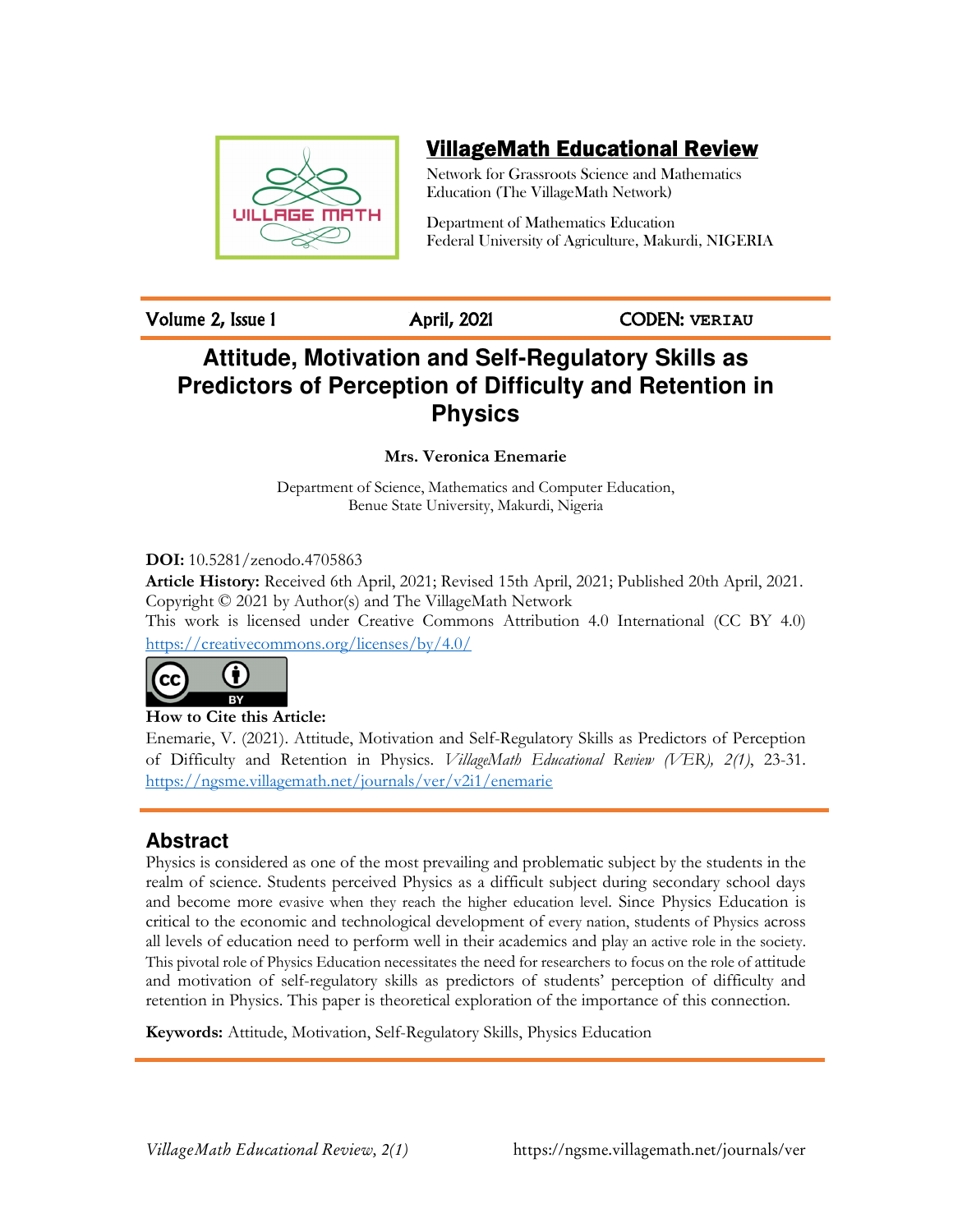### Difficulty and Retention in Physics 24 Attitude, Motivation and Self-Regulatory Skills as Predictors of Perception of

## **Introduction**

Physics is considered as the most problematic area within the realm of science, and it traditionally attracts fewer students than other sciences like Chemistry and Biology. Most of the students perceived Physics as a difficult subject during high school days and see the subject becomes more problematic when they are in college, and even more challenging in graduate education. In this setting, it is more perplexing to most students to study Physics because of the undesirable reputation long before time. With this, only students who do well in high school Physics and students that are exceptionally good in mathematics, remarkably talented and gifted in science can appreciate the role of Physics in their daily life.

With such discourse in the Physics Education, students tend to have a negative attitude towards the learning of Physics because of its computational exigency in every problem sets. But this could be different with self-regulators.

Good self-regulators have developed the skills and habits to be effective learners, exhibiting effective learning strategies, effort, and persistence. Self-regulated students are those students who are meta-cognitively, motivationally, and behaviorally active in their own learning processes and in achieving their own goals (Zimmerman & Schunk, 2008).

 Specifically, self-regulated learning consists of three components: cognition, metacognition, and motivation. The cognition component includes the skills and habits that are necessary to encode, memorize, and recall information as well as think critically. Within the metacognition component are skills that enable learners to understand and monitor their own cognitive processes. The motivation component surfaces in the beliefs and attitudes that affect the use and development of both the cognitive and metacognitive skills.

## **Students' Attitude towards Learning**

Attitude can distort the perception of information and affect the degree of their retention. Attitudes towards science, scientists, and learning of science have always been a concern for science educators. Attitude is very broadly used in discussing issues in science education and is often used in various contexts. Two broad categories are distinguishable. The first one is attitude toward science (e.g., interest in science, attitude toward scientists, or attitudes toward social responsibility in science). Attitude towards science can be defined as the feelings, beliefs, and values held about an object that may be the endeavor of science, school science, the impact of science and technology on society, or scientists. The second one is scientific attitude (i.e., openmindedness, honesty, or skepticism). Scientific attitude is the desire to know and understand, question all statements, search for data and their meaning, search for verification, and consideration of consequences (Gardner, 1975; Osborne, Simon & Collins, 2003). According to Mbajiorgu and Reid (2006) and Reid (2006), attitudes have four issues that are important in physics. These are attitudes towards physics, attitudes towards physics subjects, attitude toward learning physics, and scientific (the methods) attitude. Attitude scale in this study is agreed with to attitudes towards physics, attitudes towards physics subjects, attitude toward learning physics.

One of the utmost significant factors which affect students' academic success in physics is their attitudes towards lessons and academic success. Attitude is a tendency for individuals to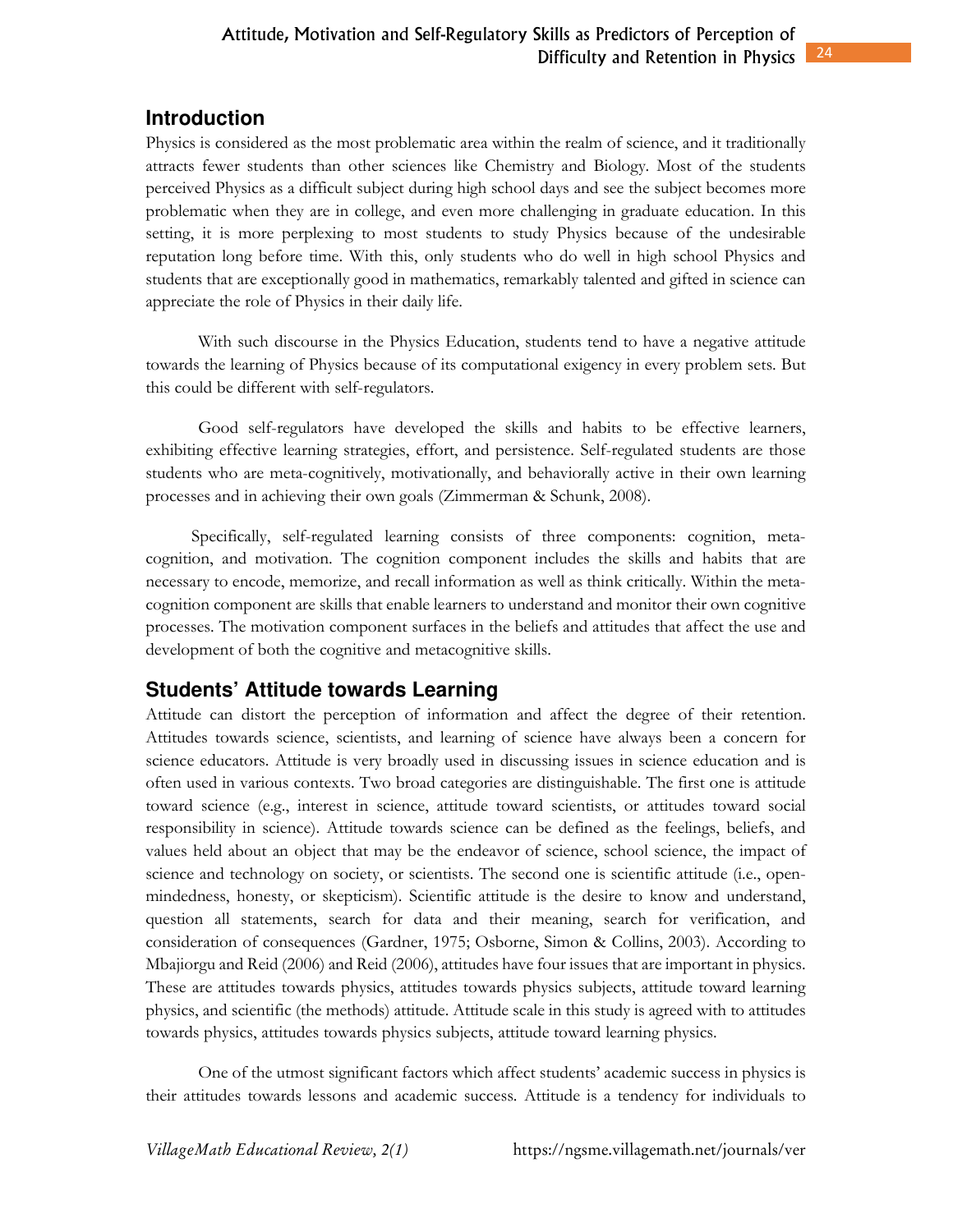organize thoughts, emotions and behaviors towards a psychological object. Human beings are not born with attitudes; they learn them afterwards. Some attitudes are based on people's own experiences, knowledge and skills, and some are gained from other sources. However, attitude does not stay the same; it changes in the course of time (Erdemir & Bakirci, 2009).

Learner's motivation in learning is affected by their attitudes towards learning the subject. The relation between motivation and attitudes has been considered a prime concern in learning. Gardner (1980) elaborates attitude as the sum total of a man's instincts and feelings, prejudice or bias, preconceived notions, fears, threats, and convictions about any specified topic. For instance, a study conducted by Shuib (2009) revealed that most students had positive attitudes towards the social value and educational status of learning, in addition, the findings showed the students' positive orientation toward the language learning. Ajzan (1988) considers attitude as a disposition to respond favorably or unfavorably to an object, person, institution or event.

The measurement of students' attitudes towards physics should take into account their attitudes towards the learning environment (Crawley & Black, 1992). The effect of student's attitude toward science is incredibly important, because in problem solving requires patience, persistence, perseverance and willingness to accept risk (Charles, Lester & O'Daffer, 1987). Pintrich and Maehr (2004) classify students in three groups such as the ones who avoid failure, the ones who would like to satisfy their curiosity and the ones who want to get high marks. The study shows that with students in the same class, their motivation degrees and strategies are different. When students have positive attitudes, they show positive behaviors and they fulfill their academic necessities.

Eryilmaz, Yildiz & Akin (2011) examined the relationship between attitudes of high school students towards physics laboratory and being motivated for class engagement or not. They concluded that students who have high-level motivation for class engagement have also positive attitudes towards physics laboratory. In contrast with this conclusion, students who have low-level motivation for class engagement have negative attitudes towards physics laboratory.

Achievement, motivation and student interest are influenced by positive and negative attitudes (Miller, Abraham, Cohen, Graser, Harnack, & Land, 1961). Additionally, it is found out that students with positive attitudes towards physics had positive attitudes towards their science teachers, science curriculum and science-classroom climate. Students' attitude towards science is more likely to influence the success in science courses than success in influencing attitude (Morse & Morse, 1995).

If students have negative attitudes towards science, they also do not like physics courses and physics teachers. Based on this premise, numerous studies have been conducted to determine the factors that affect the students' attitudes in science. There are basic factors including: teachinglearning approaches, the use of the presentation graphics, the type of science courses taken, methods of studying, intelligence, gender, motivation, attitudes, science teachers and their attitudes, self-adequacy, previous learning, cognitive styles of students, career interest, socioeconomic levels, influence of parents, social implications of science and achievement (Craker, 2006).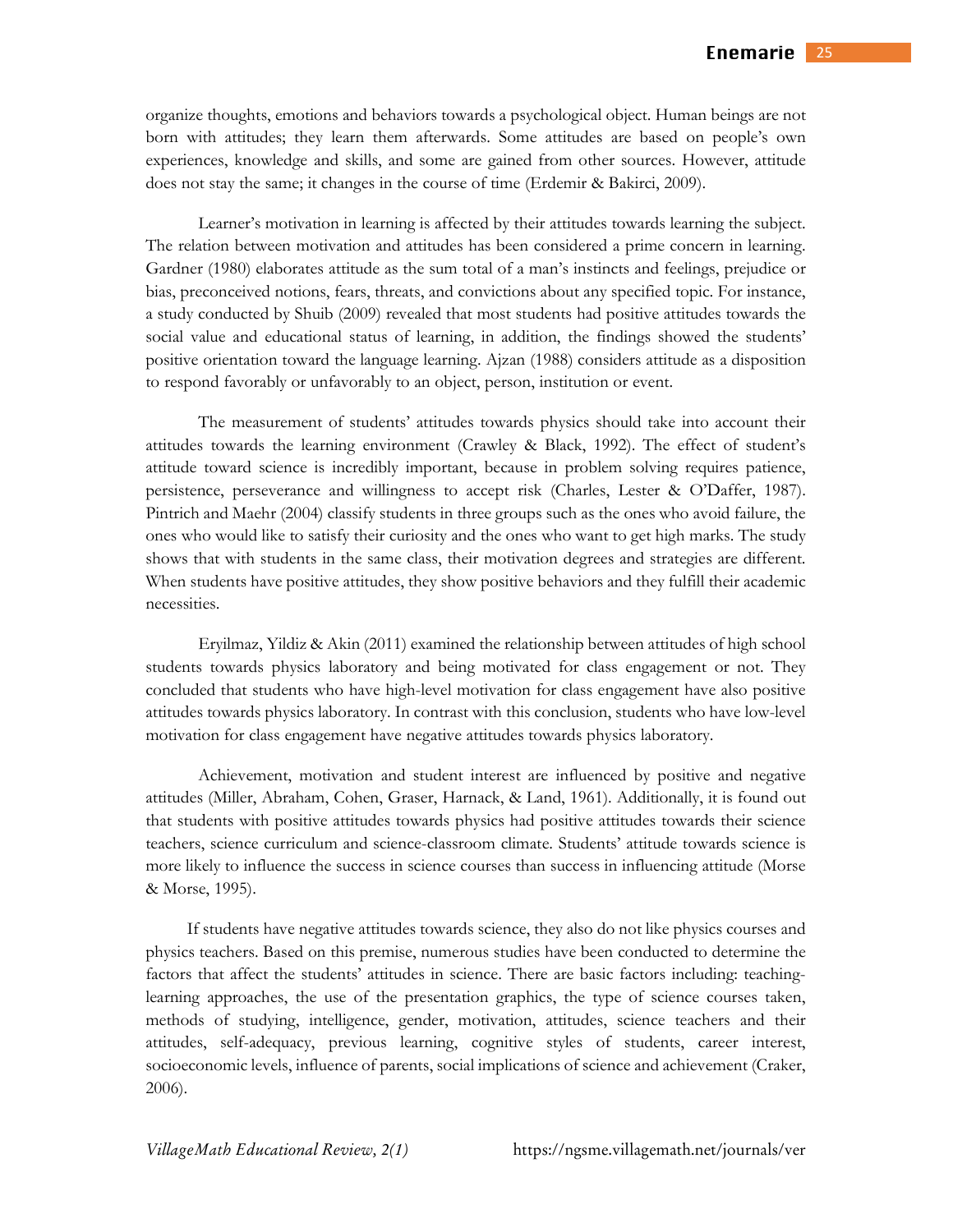Many researchers believed that if students were allowed to demonstrate higher cognitive abilities through problem solving, either through a teacher-centered approach or a studentcentered approach, their attitudes towards physics might be positively affected (Erdemir, 2009). Furthermore, it was concluded that the poor student attitudes towards physics was due to the lack of information, lack of problem solving skills, lack of self-confidence, using a formula incorrectly and lack of acting like experts while they solve physics problems.

## **Students' Motivation towards Learning**

Motivation is a very complex phenomenon with many facets. This is because the term motivation has been viewed differently by different schools of thought. Brown (2000) identified motivation as quite simply the anticipation of reward, he also asserts that motivation of learners often refer to a distinction between two types of motivation namely, instrumental versus integrative motivation.

Students' motivation can be external or intrinsic. External motivation generally consists of recognition and praise for good work. In a college student, this might be in the form of sustainability of the scholarships, or good impression in the class and at home. Students' grades are one of the most prominent factors as their extrinsic goal orientation. While intrinsic motivation generally consists of an internal desire to learn about a specific topic. According to Vansteenkiste, Simons, Lens, Soenens, Matos, & Lacante (2004) students with intrinsic motivation processed reading material more deeply, achieved higher grades, and showed more persistence than students with extrinsic motivation.

Learners' motivation has been widely accepted as a key factor which influences the rate and success in Physics. There are many factors that might cause the students' low proficiency. According to McDonough (1983), motivation of the students is one of the most important factors influencing their success or failure in learning. A better understanding of students' motivation and attitudes may assist curriculum and instruction designers to devise language teaching programs that generate the attitudes and motivation most conducive to the production of more successful student.

According to Maehr and Midgley (1991), motivation for class engagement is one of variables. Motivation has a significant role in teaching and learning. But today, according to motivational perspective, students are considered as individuals who are able to reach a decision by assessing possibilities and consequences that can transfer their aims into life and form meaning. Motivation to class engagement means that students want to engage the class activities if they have motivation.

Based on the study of Eryilmaz, Yildiz & Akin (2011), on investigating the relationships between attitudes towards physics laboratories, motivation and motivation for the class engagement, shows that the most significant problem that teachers confront in physics lessons is that abstract or concrete subjects cannot be comprehended by students correctly or efficiently. It was observed that the students who have negative attitude towards physics have lack of motivation for class engagement, and also the students who have positive attitudes towards physics have motivation for class engagement. Craker (2006) demonstrated that attitudes towards science change with exposure to science, but the direction of change may be related to the quality of that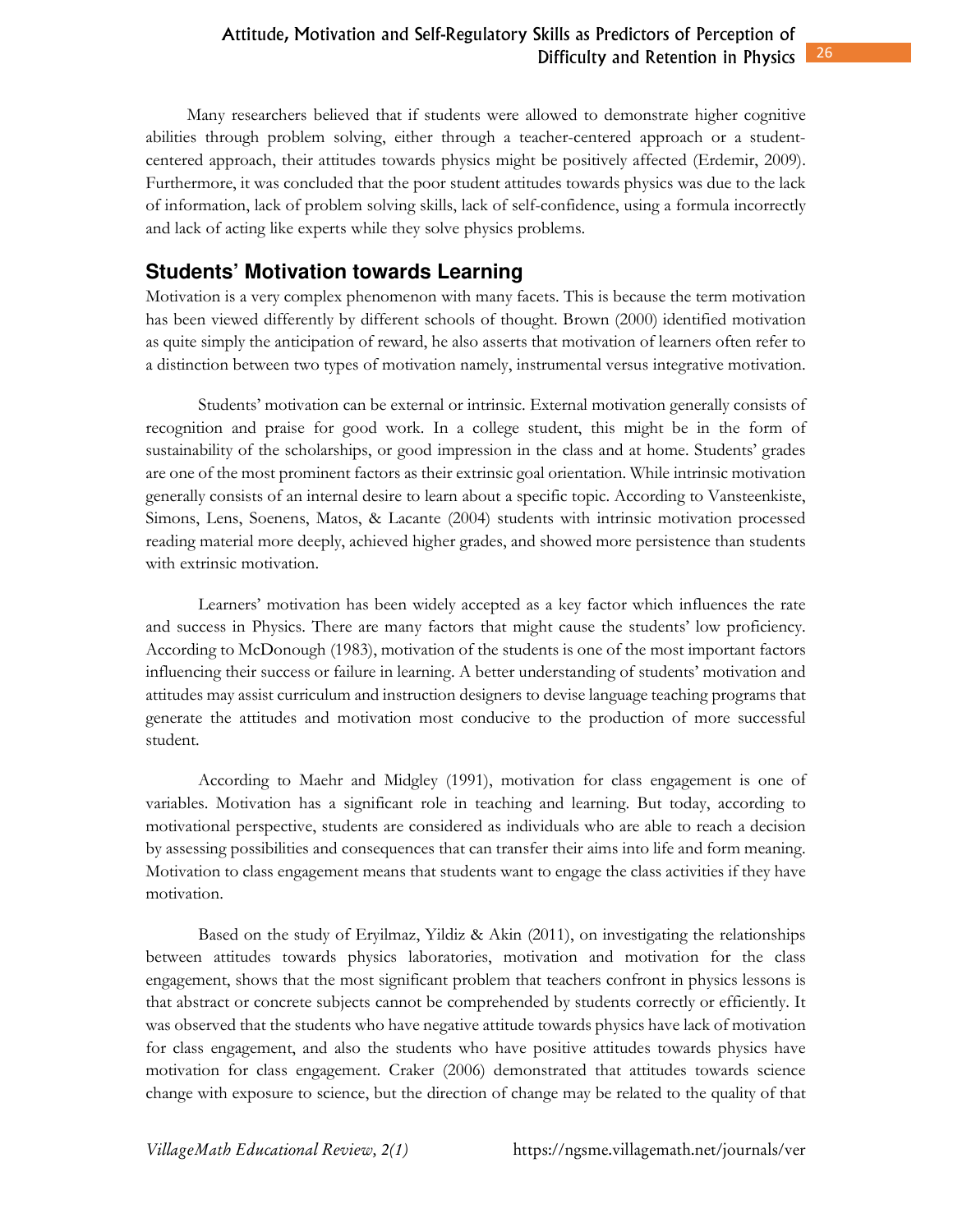exposure, the learning environment, and teaching method. Similar results were obtained in the study conducted by Mattern and Schau (2002) after exposing students to a self-learning device.

## **Self-Regulated Learning** (**SRL**)

Self-Regulated Learning (SRL) is one of the domains of self-regulation, and is aligned most closely with educational aims. Broadly speaking, it refers to learning that is guided by *metacognition* (thinking about one's thinking), *strategic action* (planning, monitoring, and evaluating personal progress against a standard), and *motivation to learn*. A self-regulated physics student monitors, directs, and regulates actions toward goals of information acquisition, expanding expertise, and self-improvement. In particular, self-regulated learners are cognizant of their academic strengths and weaknesses, and they have a repertoire of strategies they appropriately apply to tackle the day-to-day challenges of academic tasks. These learners hold incremental beliefs about intelligence (as opposed to entity, or fixed views of intelligence) and attribute their successes or failures to factors (e.g., effort expended on a task, effective use of strategies) within their control.

Finally, self-regulated learners take on challenging tasks, practice their learning, develop a deep understanding of subject matter, and exert effort will give rise to academic success. In part, these characteristics may help to explain why self-regulated learners usually exhibit a high sense of self-efficacy. In educational psychology literature, researchers have linked these characteristics to success in and beyond school.

Self-regulated learners are successful because they control their learning environment. They exert this control by directing and regulating their own actions toward their learning goals. Self-regulated learning should be used in three different phases of learning. The first phase is during the initial learning, the second phase is when troubleshooting a problem encountered during learning and the third phase is when they are trying to teach others.

Self-regulation unfolds over "four flexibly sequenced phases of recursive cognition." These phases are task perception, goal setting and planning, enacting, and adaptation.

- i. During the task perception phase, students gather information about the task at hand and personalize their perception of it. This stage involves determining motivational states, self-efficacy, and information about the environment around them.
- ii. Next, students set goals and plan how to accomplish the task. Several goals may be set concerning explicit behaviors, cognitive engagement, and motivation changes. The goals that are set depend on how the students perceive the task at hand.
- iii. The students will then enact the plan they have developed by using study skills and other useful tactics they have in their repertoire of learning strategies.
- iv. The last phase is an adaptation, wherein students evaluate their performance and determine how to modify their strategy in order to achieve higher performance in the future. They may change their goals or their plan; they may also choose not to attempt that particular task again. All academic tasks encompass these four phases.

Zimmerman & Schunk (2008) suggested that self-regulated learning process has three stages: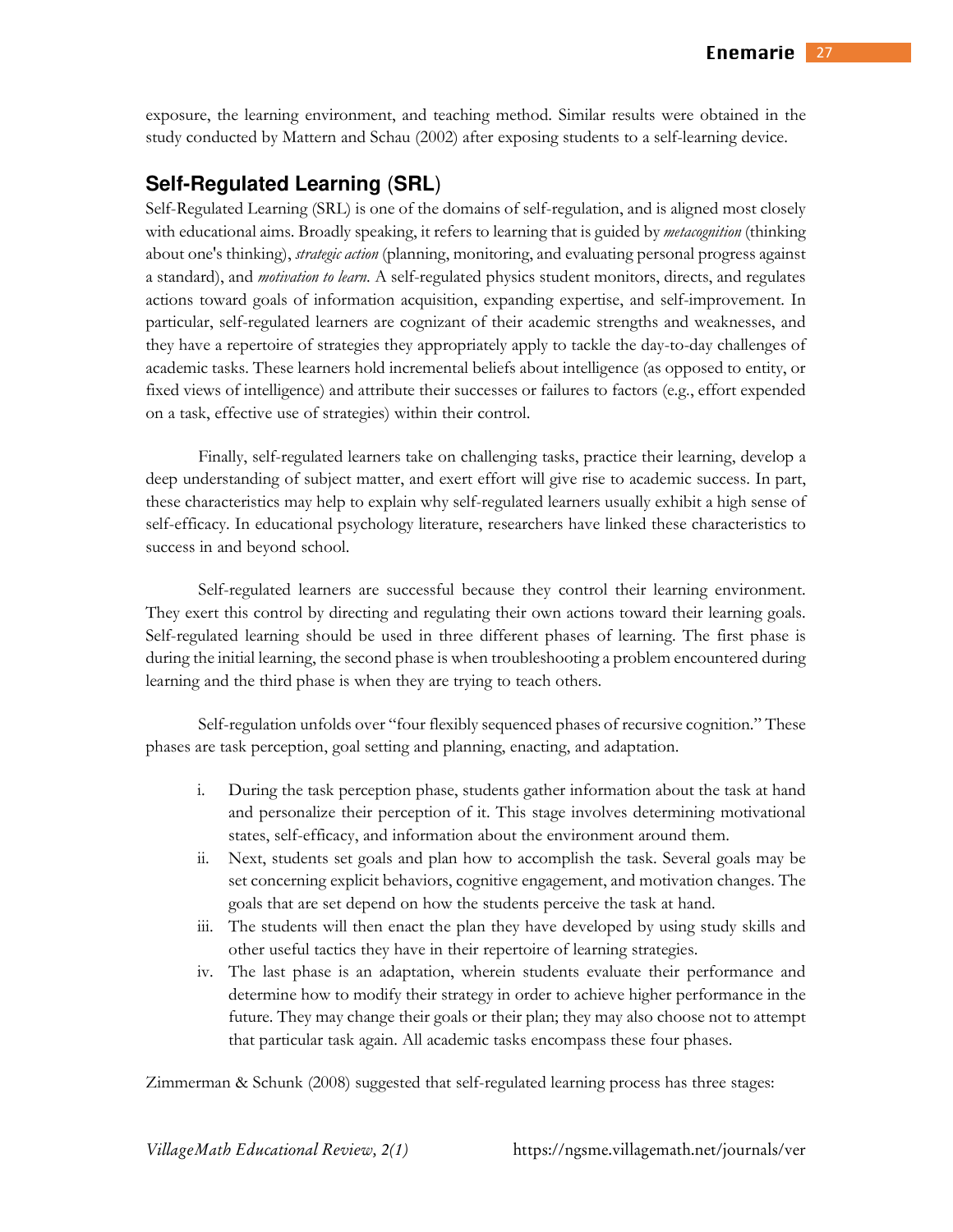- ii. Volitional control, which is also called "performance control", occurs in the learning process. It involves learners attention and willpower;
- iii. Self-reflection happens in the final stage when learners review their performance toward final goals. At the same time, focusing on their learning strategies during the process is also efficient for their final outcomes.

Mousoulides and Philippou (2005) define self-regulated learning as a process in which personal, contextual, and behavioral factors interact and provide students an opportunity to control their learning. Similarly, Pintrich (1999) states that self-regulated learning are an active, constructive process that involves learners setting specific goals for actions related to their learning plans. After this, the students then continually monitor their plans and regulate their cognition, motivation and behavior to achieve their set goals.

Pintrich and De Groot (1990) have demonstrated that students' self-regulation of learning is positively correlated to retention & academic achievement in the classroom. Specifically, the researchers found a connection between students' scores on a self-report measure of self-regulated learning and students' work on certain classroom coursework. That is, students with higher selfregulated learning had obtained higher assignment grades. While this study was conducted at the secondary education level with seventh grade students, these findings remain significant and a formative base from which future work can extend. To help build upon the foundational work that was provided by Social Cognitive Theory, researchers extended the model into a framework that also addressed students' motivation. Pintrich (1999), now including motivation, defines selfregulated learning as an active and constructive process that first involves making academic objectives. After these are established, there are certain cognitive and behavioral components that one must use to work toward achieving his or her academic goals. The framework originally presented by Pintrich (1999) states that these components, which make up the necessary efforts in the self-regulated learning process, consist of monitoring, regulating, and controlling one's cognition, motivation, and behavior (Mousoulides & Philippou, 2005).

In the classic study previously described, Pintrich and De Groot (1990) also included a measure of students' motivational orientation. After employing a factor analysis, the authors focused their specific measure of motivation to include items related to self-efficacy (i.e., perceived competence and confidence in performance of class work), intrinsic value (i.e., a central interest in and perceived importance of course work), and test anxiety (i.e., worry about and cognitive interference on tests) (Pintrich & De Groot, 1990).

As expected, the researchers found that students' motivation was positively related to their cognitive engagement and academic performance in their class. More specifically, the self-efficacy factor was positively related to cognitive engagement and class performance. Of particular note, self-efficacy's relationship with performance was non-significant once the authors statistically controlled for cognitive engagement. The authors state this finding suggests that self-efficacy plays a less direct, more facilitative role and that cognitive engagement is more directly related to students' actual achievement. It would seem that students' self-regulated learning (through cognitive and metacognitive engagement of learning strategies and effort management) is a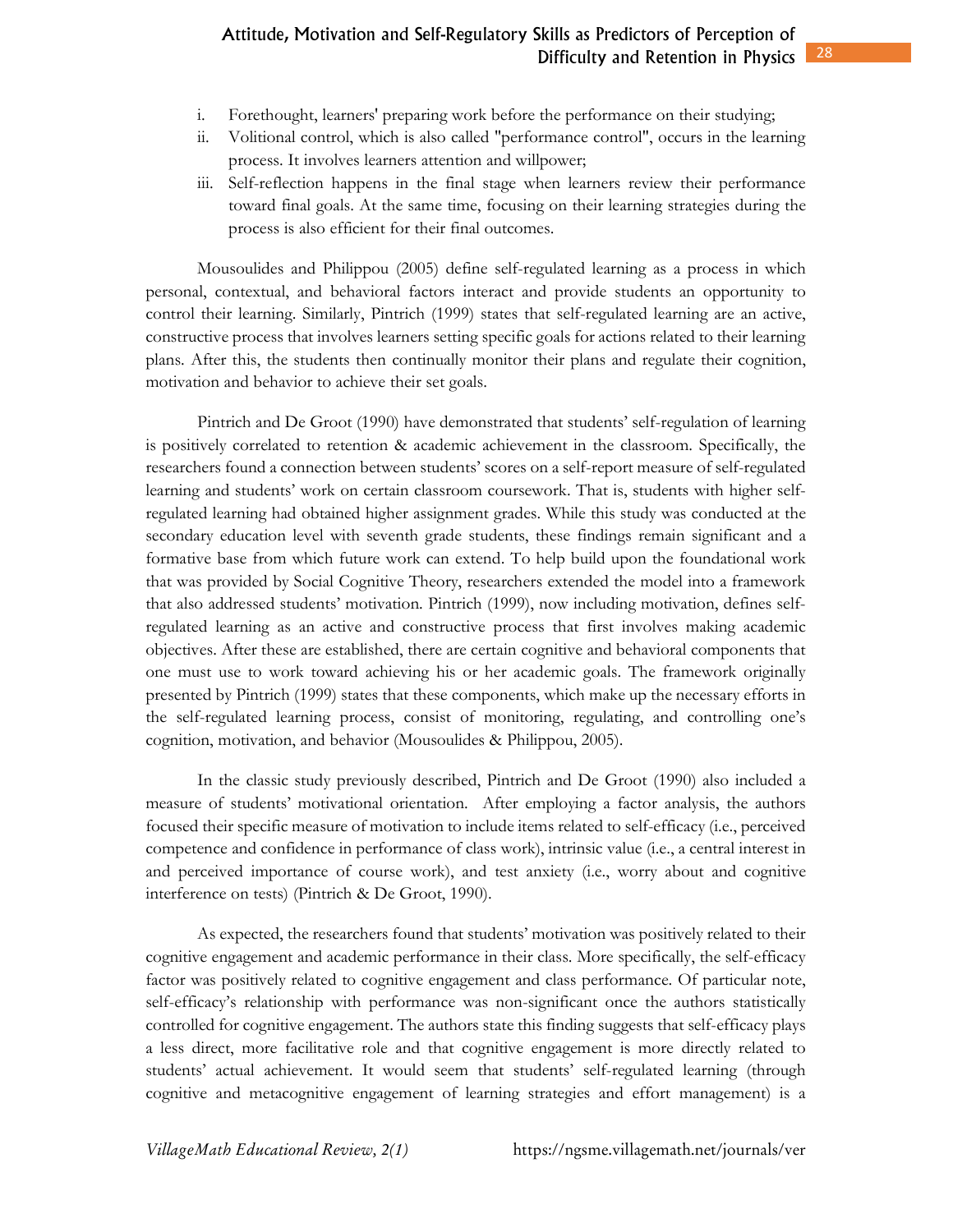stronger predictor of academic retention & performance. However, self-efficacy may help assist students' use of these self-regulated learning strategies (Pintrich & De Groot, 1990). Supporting this position, Komarraju and Nadler (2013) more recently reported that students with high selfefficacy tended to pursue mastery goals and performance goals, self-efficacy was predictive of students' retention, and that self-efficacious students meet their achievement goals through selfregulation and persistence. Pintrich and De Groot (1990) also reported that the second factor of their measure of motivation, intrinsic value, was closely related to students' self-regulated learning. Students who were more motivated to learn physics and believed it was interesting and important were more cognitively engaged and self-regulating when it came to their schoolwork. Again, selfregulation was a better predictor of performance. Yet, motivation, in the form of placing an intrinsic value on the material being learned, seems to be vital when determining whether or not students will choose to be engaged in their academic tasks (Pintrich & De Groot, 1990). Finally, test anxiety was not related to cognitive engagement or self-regulation. However, this facet of motivation was negatively related to both the self-efficacy factor of overall motivation and exam performance (Pintrich & De Groot, 1990). Although not significant, more test anxious students reported less self-regulation. Pintrich and De Groot (1990) stated that these results, in line with past research, reveal that test anxiety may be related more to retrieval problems during testing rather than any insufficient cognitive or metacognitive strategies that are a part of students' selfregulated learning process.

#### **Student Performance Perspective**

Studies have shown comparable student performance between instructor-led and self-regulated learning environments. Self-regulated learning has been shown to enable accelerated learning while maintaining long-term retention rates. Studies have also noted the importance of internal locus of control tendencies on successful academic performance, also compatible with self-regulated learning. Whyte recognized and appreciated external factors, to include the benefit of working with a good teacher, while encouraging self-regulated hard work, skill-building, and a positive attitude to perform better in academic situations.

To increase positive attitudes and academic performance, expert learners should be created. Expert learners develop self-regulated learning strategies. One of these strategies is the ability to develop and ask questions and use these questions to expand on their own prior knowledge. This technique allows the learners to test the true understanding of their knowledge and make correction about content areas that have a misunderstanding. When learners engage in questioning, it forces them to be more actively engaged in their learning. It also allows them to self-analyze and determine their level of comprehension.

 This active engagement allows the learner to organize concepts into existing schemas. Through the use of questions, learners can accommodate and then assimilate their new knowledge with existing schema. This process allows the learner to solve novel problems and when the existing schema does not work on the novel problem the learner must reevaluate and assess their level of understanding.

The predictive value of the self-regulation strategies confirmed the fact that students who plan efficiently their study, monitor their learning progress, constantly adjusts their behavior to the requirements of learning situations, perform better and have higher levels of academic adjustment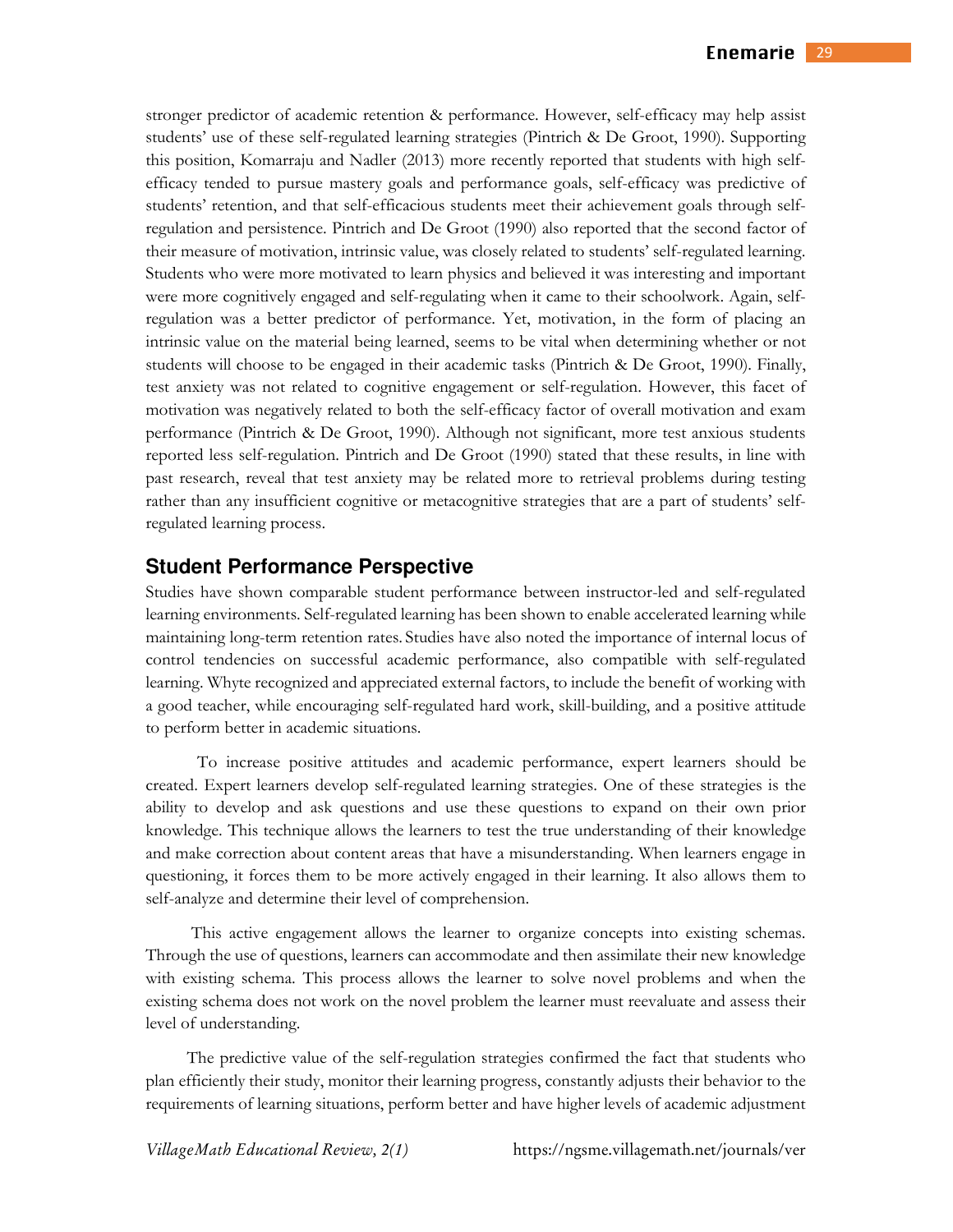### Attitude, Motivation and Self-Regulatory Skills as Predictors of Perception of Difficulty and Retention in Physics

(Cazan & Anitei, 2010). This agrees with previous research suggesting that self-regulation is an integral part of student academic achievement (Kornell & Metcalfe, 2006; Kitsantas, Winsler, & Huie, 2008) and of academic adjustment. Test anxiety was negatively correlated with both academic performances and academic adjustment, and it negatively influences academic adjustment, results which are in line with prior research (Bembenutty, 2008; Kitsantas, Winsler, & Huie, 2008).

#### **Conclusion**

Physics lessons being held in the classroom on the sole theoretical basis is one of the factors that influence attitude of the students toward these lessons in a negative manner. Thus, Physics topics consist abstract concepts should be lectured in the students' daily life, together with simulations, animations and other videos to keep the attention of the students alive. Learning by discovery is better than passive listening, so students should be shown how to associate physical concepts with their daily life of the students. Instead of increasing physics laboratory lessons' hours, hands-onscience experiments which may be executed with effective, attract attention with simple materials should be developed. Studio Physics which is a method of teaching that provides an integrated learning environment with hands-on lab measurements coupled with active student problemsolving should be applied in the Physics lessons. In order to make Physics lessons more interesting, Physics instructors should convince students that physics serves them. Physics instructors should spend more efforts to associate Physics–technology–daily life. Physics instructors should like their profession and reflect this to others. In such manners the instructors will improve the attitude of students towards Physics lessons and Physics experiments. However, it should be research whether teachers' training, teaching methods, students' families and environmental factors on influence students' attitude towards physics lessons.

#### **References**

- Adesoji, F.A. (2008). Managing Students' Attitudes towards science through problem-solving instructional strategy. *Anthropologist*, 10(1). 21-24
- Aiken, L.R. (2000). *Psychological Testing and Assessment (10th Ed.)*. Boston, MA: Allyn and Bacon.
- Ajzan, I. (1988). *Attitudes, Personality and Behavior.* Chicago: Dorsey Press.
- Bembenutty, H. (2008). Self-regulation of learning and test anxiety. *Psychology Journal*, *5,* 122–139.
- Brown, H. (2000). *Principles of Language Learning and Teaching.* New Jersey: Prentice Hall.
- Bruinsma, M. (2004). Motivation, cognitive processing and achievement in higher education. *Learning and Instruction, 14*, 549-568.
- Cazan, A. M., & Ani<sup>n</sup>ei, M. (2010). Motivation, learning strategies and acadmic adjustement. *Romanian Journal of Experimental Applied Psychology, 1*(1), 61-69.
- Cracker, D. (2006). "Attitudes towards science of Students enrolled in Introductory Level Science Courses". *UW-L Journal of Undergraduate Research* IX, 1-6.
- Crawley, F. & Black, C. (1992). Casual modelling of secondary science students' intentions to enrol in physics. *Journal of Research in Science Teaching*, 9, 585-599.
- Duckworth, A. L., & Seligman, M. E. P. (2005). Self-discipline outdoes IQ in predicting academic performance of adolescents. *Psychological Science, 16*, 939–944.

*VillageMath Educational Review, 2(1)* https://ngsme.villagemath.net/journals/ver